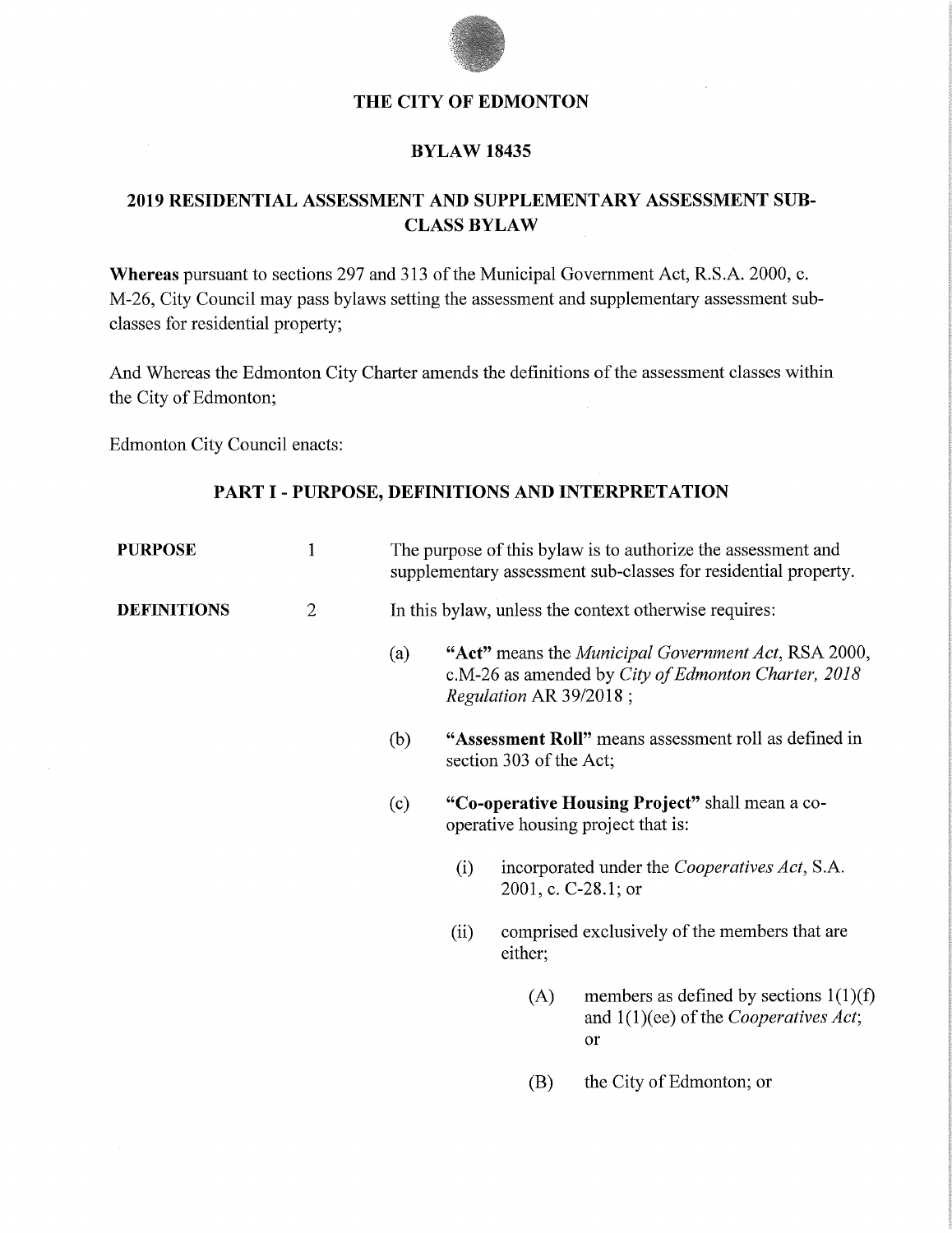- (C) any combination of the above categories of A and B; and
- (D) includes property owned by a nonprofit housing society incorporated under the *Societies Act*, R.S.A. 2000, c. S-14, and occupied by tenants.
- ( d) **"Manufactured Home"** means manufactured home as defined in section 284(l)(m) of the Act;
- ( e) **"Manufactured Home Community"** means manufactured home community as defined in section  $284(1)(n)$  of the Act;
- (f) **"Mobile Home"** means mobile home as defined in section  $284(1)(n.1)$  of the Act;
- (g) **"Other Residential"** means a sub-class of property classified as  $Class 1 - residual$ , as set out in section 297 of the *Municipal Government Act,* which includes property, or a portion of property that contains:
	- (i) four or more self-contained dwelling units which are used or intended to be used for permanent living accommodations, together with any other buildings or amenity areas located on the property that are ancillary to the dwelling units; or
	- (ii) vacant land that in the future, as designated by a land use bylaw, a neighbourhood area structure plan, or an area structure plan, may be developed into a property that contains four or more selfcontained dwelling units to be used for permanent living accommodations;

but not including a co-operative housing project.

- (h) **"Residential"** means a sub-class of property classified as Class  $1$  – residential, as set out in section 297 of the *Municipal Government Act,* which includes property, or a portion of property, that contains:
	- (i) three or less self-contained dwelling units which are used or intended to be used for permanent living accommodations, together with any other buildings or amenity areas located on the property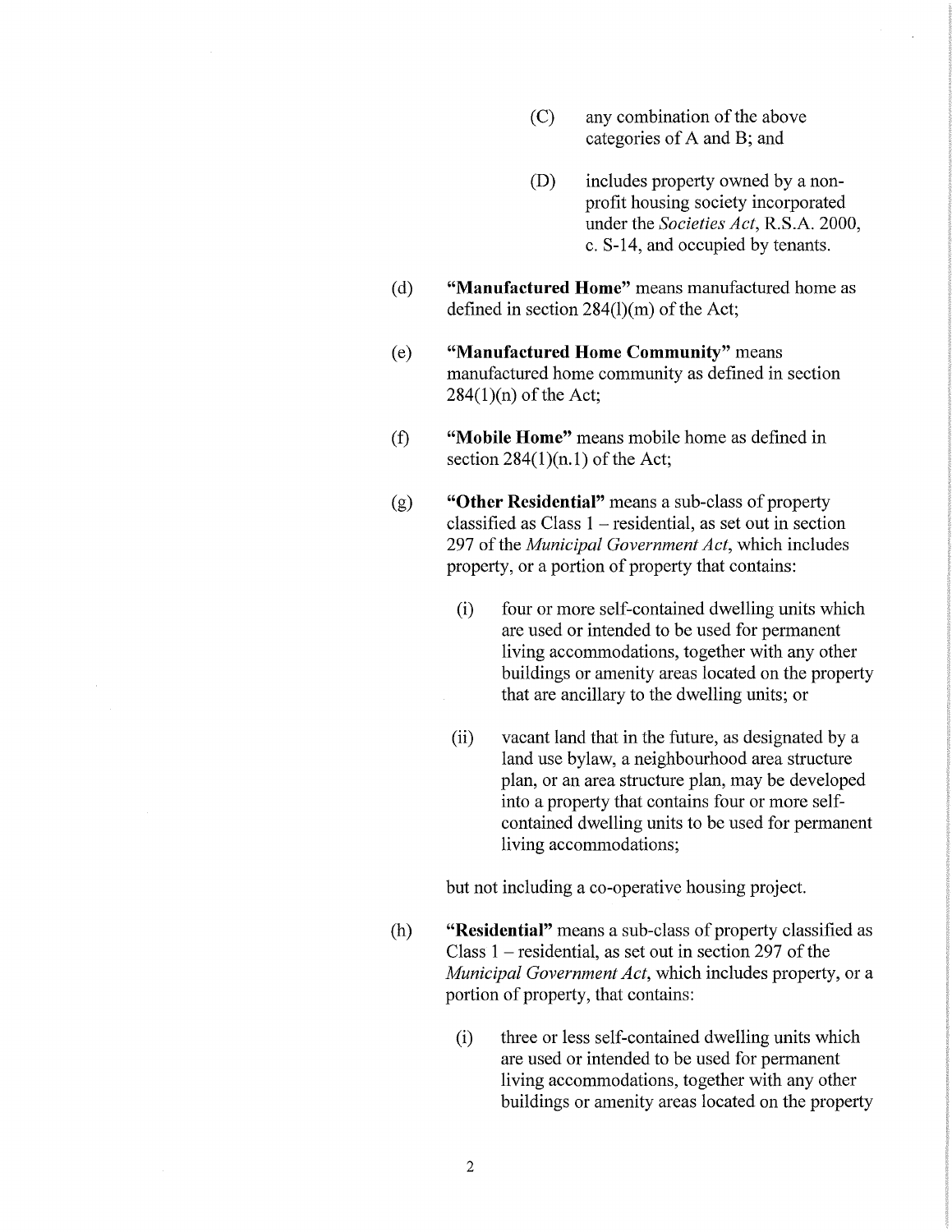that are ancillary to the dwelling units;

- (ii) a self-contained dwelling unit and parking area, if any, established under the same condominium plan and any common property associated with the unit;
- (iii) a co-operative housing project;
- (iv) a mobile home or manufactured home located on a site in a mobile home or manufactured home community, and any other improvements located on the property owned and occupied by the person occupying the mobile home or manufactured home;
- ( v) vacant land that in the future, as designated by a land use bylaw, a neighbourhood area structure plan, or an area structure plan, may be developed into a property used for permanent living accommodations that will not contain more than three self-contained dwelling units;

but does not include property that falls into the Other Residential sub-class.

- (i) **"Residential Assessment Class Property"** means residential property as defined in section  $297(4)(c)$  of the Act;
- G) **"Supplementary Assessment"** means an assessment made pursuant to section 314 of the Act;
- (k) **"Supplementary Assessment Roll"** means a supplementary assessment roll as defined by section 315 of the Act.

#### **RULES FOR INTERPRETATION**

3

The marginal notes and headings in this bylaw are for reference purpose only

## **PART** II - **RESIDENTIAL ASSESSMENT AND SUPPLEMENTARY ASSESSMENT SUB-CLASSES**